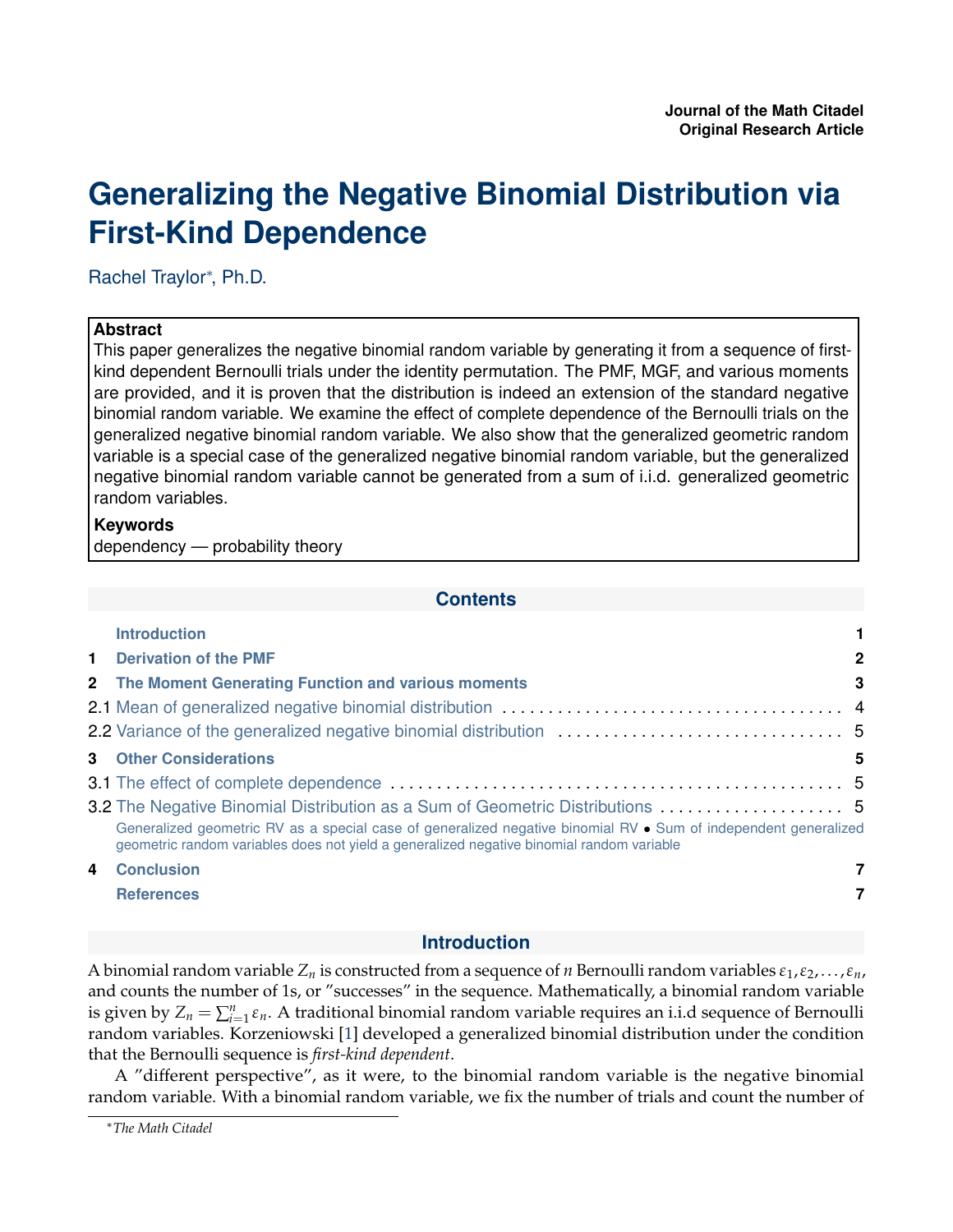"successes". Suppose now we fix the number of successes as *k* and continue to run Bernoulli trials until the *k*th success. The random number of trials necessary to get *k* successes is a *negative binomial random variable*, and may be formulated mathematically as  $V_k = min_{n \geq k}$  ( $n : Z_n = k$ ). The sequence is halted when the *k*th success appears, which will always be on the last trial. Thus, the event  $(V_k = n)$  is equivalent to  $(Z_{n-1} = k - 1 \wedge \varepsilon_n = 1)$ . A standard negative binomial distribution is constructed from an i.i.d. sequence of Bernoulli random variables, just like the binomial random variable. The PMF is given by

$$
P(V_k = n) = {n-1 \choose k-1} p^k (1-p)^{n-k}, \quad n \ge k
$$

We may also characterize the negative binomial distribution in a different way. Let *Y* denote the number of additional trials beyond the minimum possible *k* required for *k* successes. Since the trials are Bernoulli trials, *Y* denotes the random number of failures that will occur before the *k*th success is observed. Thus, if we denote *y* as the number of failures,  $n = k + y$ , where *k* is fixed, and thus the random variable *Y* with support {0, 1, 2,. . .} is equivalent to the previous characterization of *V<sup>k</sup>* . The PMF of *Y* is easily derived and given by

$$
P(Y = y) = {k + y - 1 \choose y} p^{k} (1 - p)^{y}
$$

A first-kind dependent sequence of Bernoulli trials is identically distributed but dependent [\[1,](#page-6-1) [3,](#page-6-3) [4\]](#page-6-4), and thus can generate generalized versions of random variables that are functions of sequences of identically distributed Bernoulli or categorical random variables [\[3,](#page-6-3) [2\]](#page-6-5). This paper generalizes the negative binomial distribution given above by allowing the Bernoulli sequence to be first-kind dependent.

## **1. Derivation of the PMF**

<span id="page-1-0"></span>**Theorem 1.** Let  $k \in \mathbb{N}$  be fixed, and  $\varepsilon = \{\varepsilon_1, \varepsilon_2, ...\}$  be a sequence of first-kind dependent Bernoulli trials under *the identity permutation with*  $P(\varepsilon_k = 1) = p$  *and dependency coefficient δ*. Define  $q = 1 - p$ , $p^+ = p + \delta q$ ,  $[p^{-} = p - \delta p$ ,  $q^{+} = q + \delta p$ , and  $q^{-} = q - \delta q$ . Let  $Z_n$  denote a generalized binomial random variable of length *n. Let V<sup>k</sup> denote the random variable that counts the number of first-kind dependent Bernoulli trials until the kth success. That is,* $V_k = \min_{n \geq k} (n : Z_n = k)$ *.Then the PMF of*  $V_k$  *is given by* 

$$
P(V_k = n) = p \binom{n-2}{k-2} (p^+)^{k-1} (q^-)^{n-k} + q \binom{n-2}{k-1} (p^-)^k (q^+)^{n-k-1}
$$
 (1)

*Proof.* The negative binomial random variable  $V_k$  is equivalent to "stitching" a binomial random variable  $Z_n$  in *n* − 1 Bernoulli trials together with a Bernoulli random variable whose outcome is 1. Thus,

$$
P(V_n = k) + P(Z_{n-1} = k - 1 \wedge \varepsilon_n = 1)
$$

Under first-kind dependence,  $P(\varepsilon_n = 1 | \varepsilon_1 = 1) = p^+$ , and  $P(\varepsilon_n = 1 | \varepsilon_1 = 0) = p^-$ . So we have two possibilities: either the *k*th success occurs after  $\varepsilon_1 = 1$ , or the *k*th success occurs after  $\varepsilon_1 = 0$ . Thus

$$
P(V_n = k) = P(\varepsilon_n = 1 \land Z_{n-1} = k - 1 \land \varepsilon_1 = 1) + P(\varepsilon_n = 1 \land Z_{n-1} = k - 1 \land \varepsilon_1 = 0)
$$
  
=  $P(\varepsilon_n = 1 | Z_{n-1} = k - 1 \land \varepsilon_1 = 1) P(Z_{n-1} = k - 1 \land \varepsilon_1 = 1)$   
+  $P(\varepsilon_n = 1 | Z_{n-1} = k - 1 \land \varepsilon_1 = 0) P(Z_{n-1} = k - 1 \land \varepsilon_1 = 0)$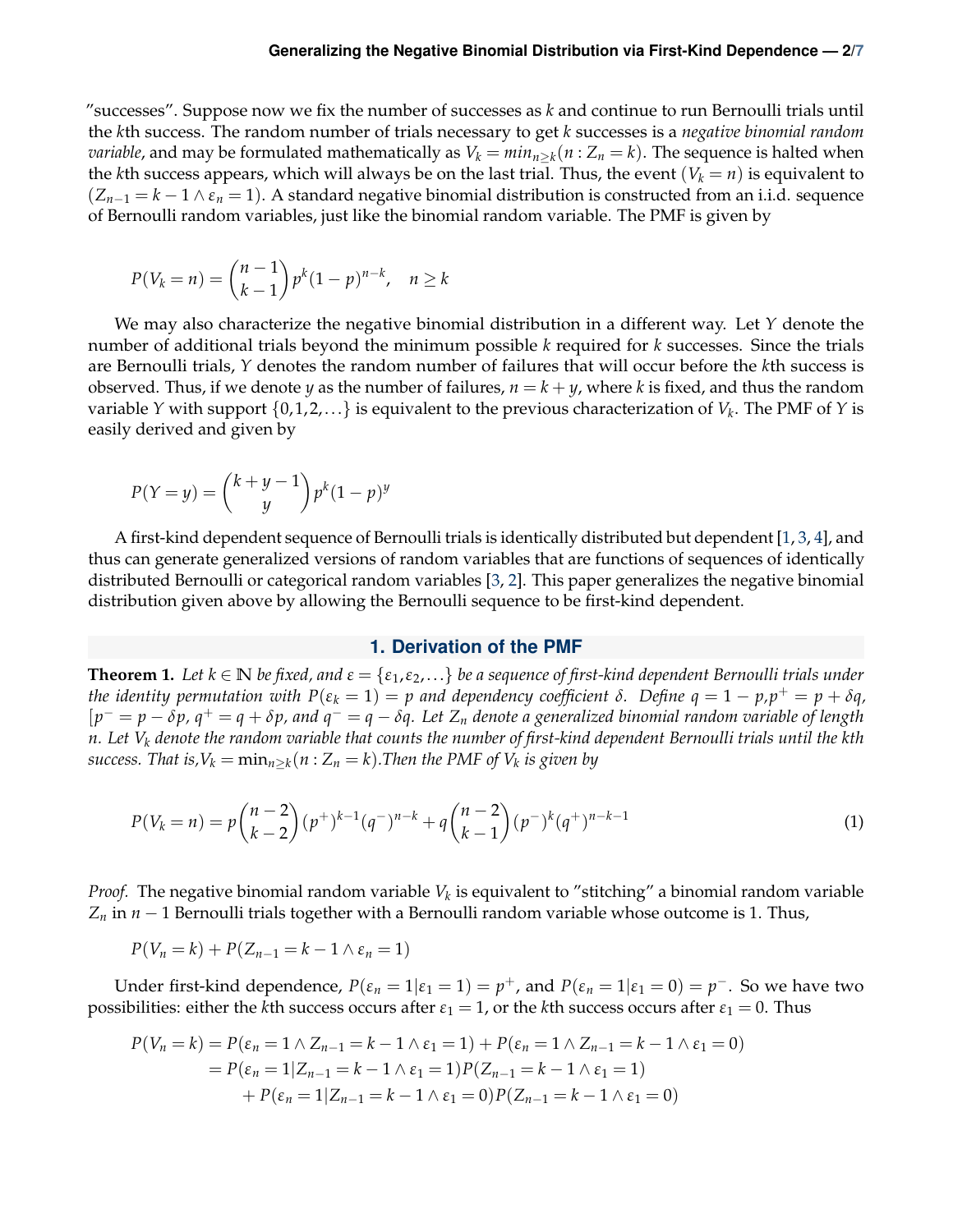Now, from the generalized binomial distribution in [\[1\]](#page-6-1),  $P(Z_{n-1} = k - 1 \wedge \varepsilon_1 = 1) = p\binom{n-2}{k-2}$ *n*<sup>−2</sup><sub> $(k-2)$ </sub> $(p+1)(k-1)(q-1)$ <sup>*n*−*k*</sup> and  $P(Z_{n-1} = k - 1 \wedge \varepsilon_1 = 0) = q {n-2 \choose k-1}$ *n*<sup>−2</sup>)( $p$ <sup>−</sup>)<sup>*k*−1</sup>( $q$ <sup>+</sup>)<sup>*n*−*k*−1</sup>. Then

$$
P(V_n = k)p\binom{n-2}{k-2}(p^+)^{k-1}(q^-)^{n-k} + q\binom{n-2}{k-1}(p^-)^k(q^+)^{n-k-1}, \qquad n = k, k+1, k+2, \ldots
$$

It will be more helpful to characterize the generalized negative binomial random variable our alternative way, by letting  $V_k = Y + k$ , where *Y* is the random variable that counts the number of additional trials beyond the minimum possible *k* necessary to achieve the *k*th success or, equivalently, the number of failures in a sequence of FK-dependent Bernoulli variables with *k* successes. The PMF of *Y* is given in the following corollary

**Corollary 1.** Let  $y$  be the random variable described here, with support  $\{0,1,2,\ldots\}$ . Then  $Y$  is equivalent to  $V_k$ , *and the PMF of Y is given by*

$$
P(Y = y) = p\binom{y + k - 2}{y} (p^+)^{k-1} (q^-)^y + q\binom{y + k - 2}{y - 1} (p^-)^k (q^+)^{y - 1}
$$
 (2)

When  $\delta = 0$ , a FK-dependent Bernoulli sequence becomes a standard i.i.d. Bernoulli sequence. Thus, when  $\delta = 0$ ,*Y* reverts to a standard negative binomial distribution.

**Corollary 2.** *Let Y be a generalized negative binomial distribution constructed via FK-dependency under the identity permutation with dependency coefficient δ. When δ* = 0*, Y is a standard negative binomial random variable.*

*Proof.* When  $\delta = 0$ ,  $p = p^+ = p^-$ , and  $q = q^+ = q^-$ . Thus,

$$
P(Y = y) = p \binom{y + k - 2}{y} (p^+)^{k-1} (q^-)^y + q \binom{y + k - 2}{y - 1} (p^-)^k (q^+)^{y - 1}
$$
  
\n
$$
= \binom{y + k - 2}{y} p^k q^y + \binom{y + k - 2}{y - 1} p^k q^y
$$
  
\n
$$
= p^k q^y \binom{y + k - 2}{y} + \binom{y + k - 2}{y - 1}
$$
  
\n
$$
= p^k q^y \binom{(y + k - 2)!}{y! (k - 2)!} \frac{(y + k - 2)!}{(y - 1)! (k - 1)!}
$$
  
\n
$$
= p^k q^y \binom{(k - 1)(y + k - 2)!}{y! (k - 1)!} + \frac{y (y + k - 2)!}{y! (k - 1)!}
$$
  
\n
$$
= p^k q^u \binom{y + k - 1}{y}
$$

which is indeed the PMF of a standard negative binomial random variable.

<span id="page-2-1"></span> $\Box$ 

 $\Box$ 

# **2. The Moment Generating Function and various moments**

<span id="page-2-0"></span>**Theorem 2.** *The moment generating function of the generalized negative binomial distribution is given by*

$$
M_Y(t) = \frac{p(p^+)^{k-1}}{(1 - e^t q^-)^{k-1}} + \frac{q(p^-)^k e^t}{(1 - e^t q^+)^k}
$$
\n(3)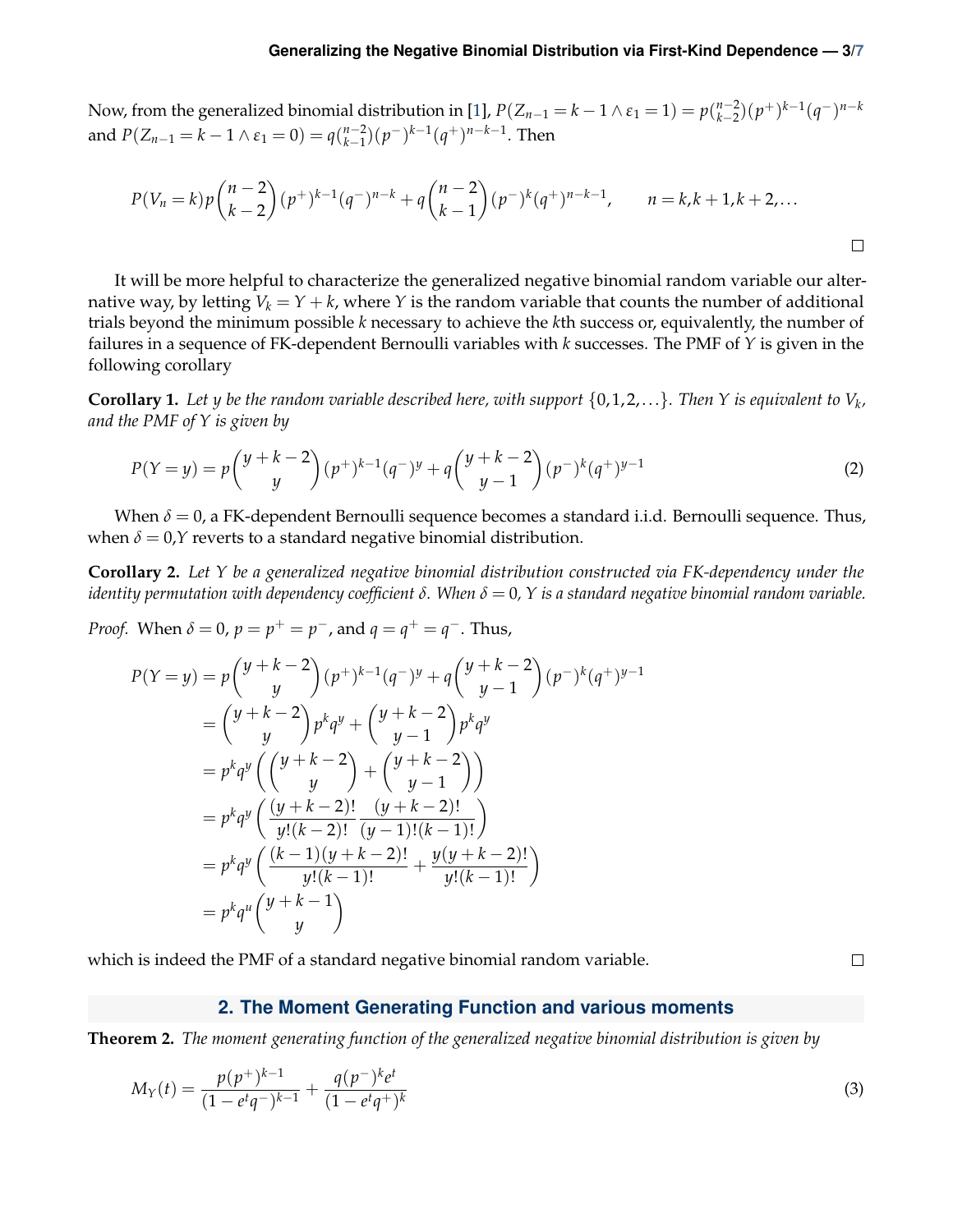## **Generalizing the Negative Binomial Distribution via First-Kind Dependence — 4[/7](#page-6-2)**

*Remark:* his is indeed a generalization of the standard negative binomial distribution, as it is now a special case of the generalized negative binomial distribution when  $\delta = 0$ . To see this, we will show that the MGF of the generalized negative binomial distribution becomes the MGF for the standard negative binomial distribution.

When  $\delta = 0$ , a FK-dependent sequence reverts back to a standard i.i.d. sequence. That is,  $p^+ = p^- = p$ , and  $q^+ = q^- = q$ . So in this case,

$$
M_Y(t) = \frac{p^k}{(1 - e^t q)^{k-1}} + \frac{q p^k e^t}{(1 - e^t q)^k}
$$

$$
= \frac{(1 - e^t q) p^k + q p^k e^t}{(1 - e^t q)^k}
$$

$$
= \frac{p^k}{(1 - e^t q)^k}
$$

The proof of Theorem [2](#page-2-1) is straightforward from the definition of a moment generating function.

*Proof.*

$$
M_Y(t) := \mathbb{E}\left[e^{tY}\right]
$$
  
=  $\sum_{y=0}^{\infty} e^{ty} p \binom{y+k-2}{y} (p^+)^{k-1} (q^-)^y + \sum_{y=0}^{\infty} e^{ty} q \binom{y+k-2}{y-1} (p^-)^k (q^+)^{y-1}$ 

Now, ( *y*+*k*−2  $\binom{k-2}{y}$  =  $\binom{y+(k-1)-1}{y}$  $(y^{-(k-1)-1}) = (-1)^y {\binom{-(k-1)}{y}}$  $\binom{c-1}{y}$ , so the first sum becomes

$$
\sum_{y=0}^{\infty} e^{ty} p \binom{y+k-2}{y} (p^+)^{k-1} (q^-)^y = p(p^+)^{k-1} \sum_{y=0}^{\infty} \binom{-(k-1)}{y} (-e^t q^-)^y
$$
\n
$$
= \frac{p(p^+)^{k-1}}{(1-e^t q^-)^{k-1}}
$$
\n(4)

For the second sum, note that  $\binom{k-2}{-1}$  $\binom{(-2)}{-1}$  = 0. Now, let  $z = y - 1$ . Then the second sum is

$$
\sum_{y=0}^{\infty} e^{ty} q \binom{y+k-2}{y-1} (p^{-})^k (q^{+})^{y-1} = q(p^{-})^k e^t \sum_{z=0}^{\infty} \binom{z+k-1}{z} (e^t q^{+})^z
$$

$$
= q(p^{-})^k e^t \sum_{z=0}^{\infty} \binom{-k}{z} (-e^t q^{+})^z
$$

$$
= \frac{q(p^{-})^k e^t}{(1 - e^t q^{+})^k}
$$
(5)

<span id="page-3-2"></span><span id="page-3-1"></span> $\Box$ 

Combining [\(4\)](#page-3-1) and [\(5\)](#page-3-2) yields the result.

We may now derive the various moments of the generalized negative binomial distribution using the moment generating function.

#### <span id="page-3-0"></span>**2.1 Mean of generalized negative binomial distribution**

The mean of the generalized negative binomial distribution is given by

$$
\mu_Y = E[Y] = \frac{kpq + k\delta q^2 - (k-1)\delta pq(1-\delta)}{p^2(1-\delta) + \delta pq(1-\delta)}
$$
\n(6)

*Remark:*Note the reduction of the GNB mean to that of the standard negative binomial distribution when the sequence is independent. For  $\delta = 0$ ,  $E[Y] = \frac{kq}{p}$ .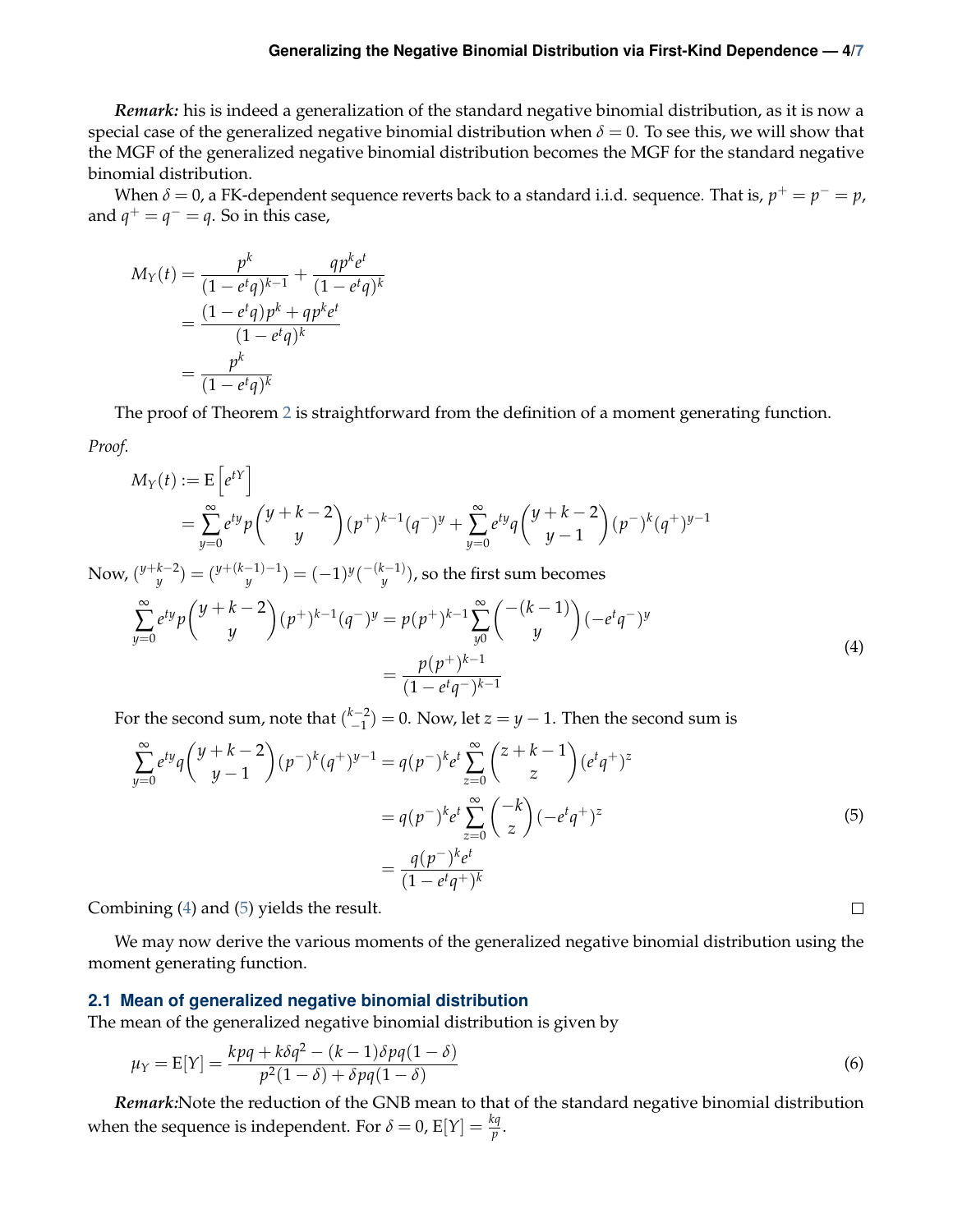#### <span id="page-4-0"></span>**2.2 Variance of the generalized negative binomial distribution**

After many attempts to distill the formula to a palatable expression, the variance of the generalized negative binomial distribution is given by

$$
\text{Var}[Y] = \frac{kq}{(p+q\delta)^2(1-\delta)^2} + \frac{\delta(p^3q+kpq^2-kq^3) + \delta^2(k^2pq+kq-3kpq^2-2p^3q) + \delta^3pq(p^2-k-2kq)}{p^2(1-\delta^2)(p+q\delta)^2}
$$
(7)

*Remark:* Once again, under independence, Var $[Y] = \frac{kq}{p^2}$ , the variance of the standard negative binomial. Other higher order moments can also be obtained from the moment generating function and copious amounts of tedious arithmetic.

# **3. Other Considerations**

# <span id="page-4-2"></span><span id="page-4-1"></span>**3.1 The effect of complete dependence**

It's also worth exploring the other extremes, like complete dependence. As illustrated in [\[3\]](#page-6-3), complete dependence under FK-dependence implies that every Bernoulli trial will be identical to the outcome of the first trial. Thus, if  $\varepsilon_1 = 0$ , the entire sequence will be all 0s, and vice versa if  $\varepsilon_1 = 1$ . What does that mean for the generalized negative binomial distribution? If  $\varepsilon_1 = 0$ , the sequence will never end; *k* successes will never happen. On the other hand, if  $\varepsilon_1 = 1$ , then you are guaranteed to reach *k* successes in *k* trials. This results in both an infinite mean and variance, seen by plugging in  $\delta = 1$ .

Exploring the PMF under  $\delta = 1$ ,  $P(Y = 0) = p$ , because  $P(\epsilon_1 = 1) = p$ . If  $\epsilon_1 = 1$ , and  $\delta = 1$ , then there will be only 1s in the sequence, and no 0s, and thus  $P(Y = 0) = P(\varepsilon_1 = 1)$ . If  $\varepsilon_1 = 0$ , then there are only 0s in the FK-dependent Bernoulli sequence, and no 1s. Thus, *Y* can only be  $\infty$ , and  $P(Y = \infty) = P(\varepsilon_1 = 0) = q$ .

*Remark:* When we say  $Y = \infty$ , we mean that the sequence of trials has no halting point. That is, the counting process never ends.

Thus, under complete dependence of the first kind, the support of *Y* has two points  $\{0,\infty\}$ , with probabilities *p* and *q* respectively. This is another way to confirm that *Y* will have infinite mean and variance in this case.

#### <span id="page-4-3"></span>**3.2 The Negative Binomial Random Variable as a Sum of Geometric Random Variables**

The standard negative binomial distribution with *k* fixed successes can be derived as a sum of independent standard geometric random variables. One shows this by showing the moment generating function of the standard negative binomial distribution is equal to the product of *k* i.i.d. standard geometric random variables. Moreover, it can also be shown that the standard geometric random variable is a special case of the standard negative binomial distribution when  $k = 1$ .

How much of this carries over to the generalized versions of both distributions? The generalized geometric distribution was introduced and detailed by Traylor in [\[2\]](#page-6-5). Here, we are concerned with the PMF of "Version 2" of the generalized geometric distribution, as the "shifted" generalized geometric distribution counts the number of failures prior to the first success, and is analogous to counting the number of failures in a sequence of trials before the *k*th success. We reproduce Proposition 2 from [\[2\]](#page-6-5)

*Proposition 2, [\[2\]](#page-6-5): Suppose ε* = (*ε*1,*ε*2,. . .,*εn*,. . .) *is a FK-dependent sequence of Bernoulli random variables. Let Z* = *X* − 1 *be the count of failures prior to the first success. Then Z has a shifted generalized geometric distribution with PMF*

$$
f_Z(z) = \begin{cases} p, & z = 0\\ q(q^+)^{z-1}p^-, & z \ge 1 \end{cases}
$$

We can quickly derive its MGF: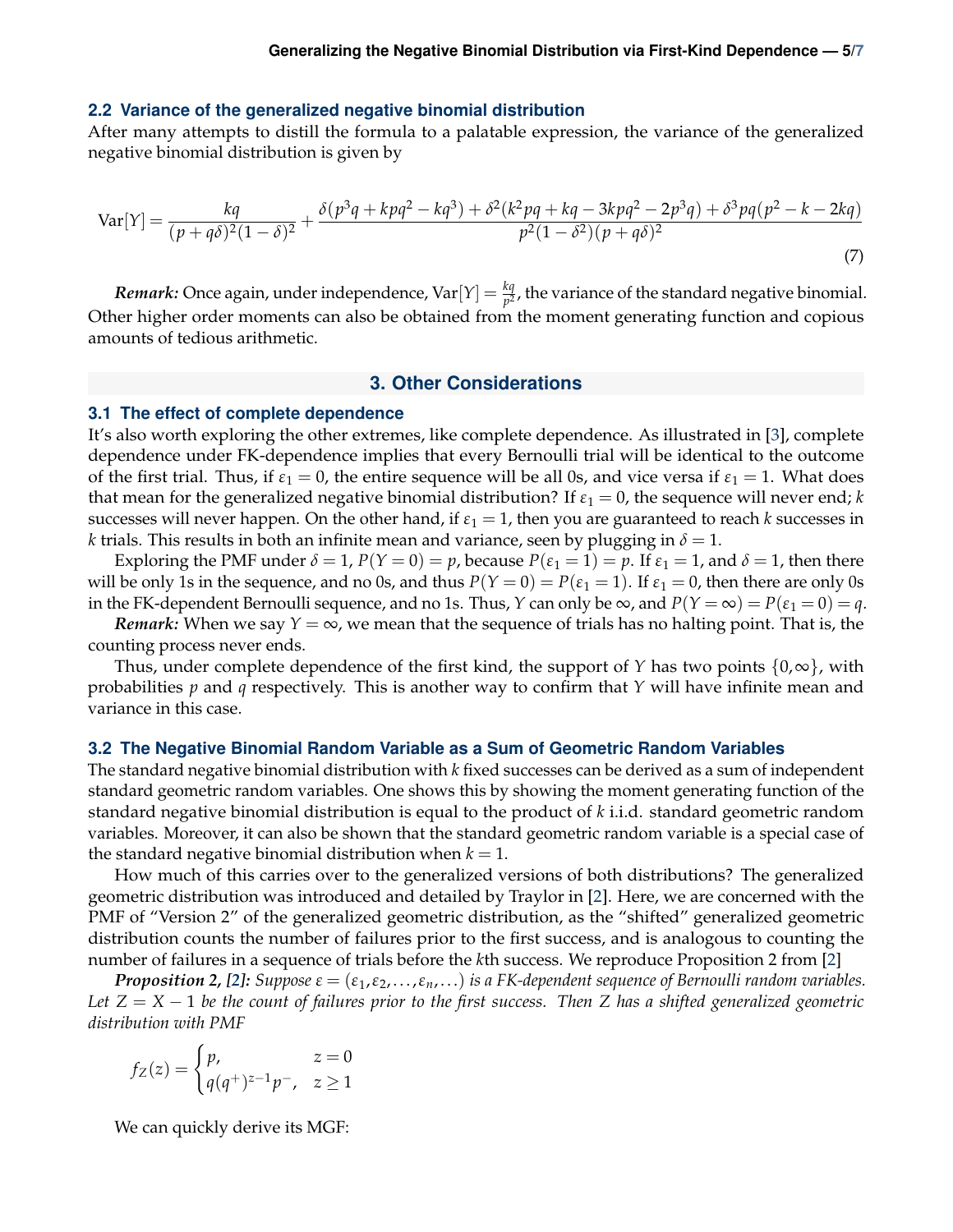# **Generalizing the Negative Binomial Distribution via First-Kind Dependence — 6[/7](#page-6-2)**

**Proposition 1.** *The moment generating function of the shifted generalized geometric distribution is given by*

$$
M_Z(t) = p + \frac{e^t q p^-}{1 - e^t q^+}
$$

*Proof.*

$$
M_Z(t) = E\left[e^{tZ}\right]
$$
  
=  $p + \sum_{z=1}^{\infty} e^{tz} q p^-(q^+)^{z-1}$   
=  $p + e^t q p^- \sum_{\lambda=0}^{\infty} \left(e^{t\lambda} q^+\right)^{\lambda}$   
=  $p + \frac{e^t q p^-}{1 - e^t q^+}$ 

 $\Box$ 

#### <span id="page-5-0"></span>**3.2.1 Generalized geometric RV as a special case of generalized negative binomial RV**

It is true that, for *k* = 1, the generalized negative binomial distribution under FK-dependence reduces to the generalized geometric distribution. This is given in the following theorem.

**Theorem 3.** When  $k = 1$ , the generalized negative binomial random variable reduces to a generalized geometric *random variable.*

*Proof.* Simply plug in *k* = 1 to the PMF of the generalized negative binomial distribution:

$$
P(Y = y) = p \binom{y-1}{y} (q^{-})^y + q \binom{y-1}{y-1} p^{-} (q^{+})^{y-1}
$$
  
= 
$$
\begin{cases} p, & y = 0 \\ q(q^{+})^{y-1} p^{-}, & y \ge 1 \end{cases}
$$

because ( *b*  $\binom{b}{0} = 1$  for any *b*, and we take  $\binom{b-1}{b}$  $\binom{1}{b} = 0$ 

 $\Box$ 

## <span id="page-5-1"></span>**3.2.2 Sum of independent generalized geometric random variables does not yield a generalized negative binomial random variable**

Unlike the standard case, a sum of i.i.d. generalized geometric random variables does not yield a generalized negative binomial random variable. First, we note what we mean by a set of i.i.d. generalized geometric random variables. Suppose we have a set of generalized geometric random variables  $\{X_1, X_2, \ldots, X_k\}$ , each with the same  $p$ ,  $q$ , and  $\delta$ , and all first-kind dependent. Thus, to say that each of these geometric random variables is mutually independent of the others is to say that nothing about the other geometric random variables has any probabilistic bearing on the variable in question. That is, the dependency structure is not changed or altered, and  $P(X_i|X_j) = P(X_i)$ .  $i \neq j$ ,  $i = 1, 2, ...k$ . The Bernoulli random variables that make up each geometric random variable still remain FK-dependent among themselves. That is, if  $\varepsilon_i = (\varepsilon_1^{(i)})$  $\mathcal{E}_1^{(i)}$ ,  $\mathcal{E}_2^{(i)}$  $\zeta_2^{(i)}, \ldots, \varepsilon_{n_i}^{(i)}$  $\binom{n}{n_i}$  is the sequence of Bernoulli trials that comprises  $X_i$ , each *ε<sup>i</sup>* is FK-dependent among its elements, but independent of the other sequences *ε<sup>j</sup>* .

One can easily see that, if the generalized negative binomial distribution were able to be generated by the sum of i.i.d. generalized geometric random variables, then  $M_Y(t) = \prod_{i=1}^k M_{X_i}(t)$ . But